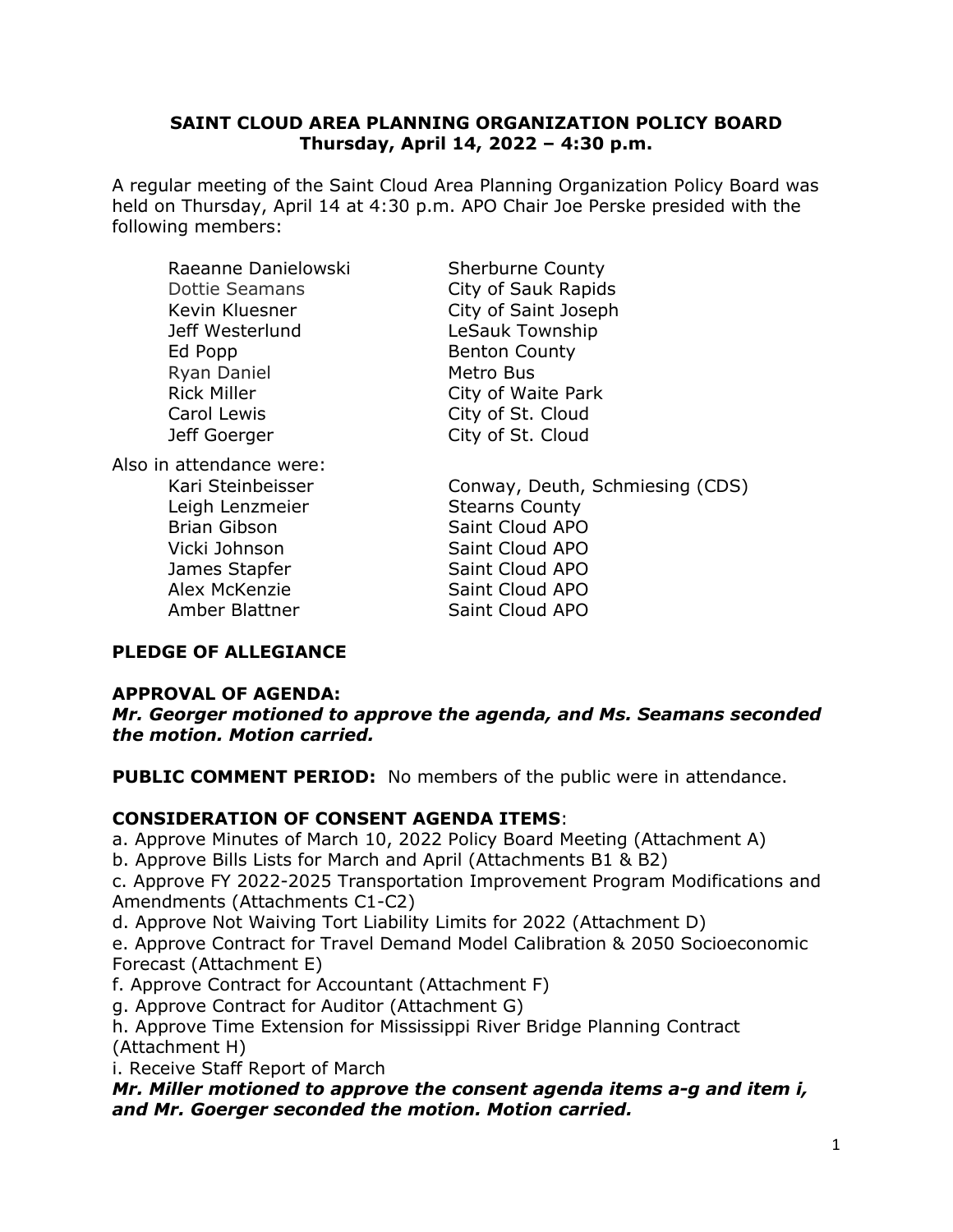Mr. Perske wanted to discuss where the APO was at with item h. Mr. Gibson said the project consultant had approached the DNR to have them review the Mississippi River Bridge study information. The DNR has had the information for six months and have not yet responded with any comments, so the APO is going to move forward in the planning process.

# *Mr. Perske motioned to approve item h. Mr. Miller seconded the motion. Motion carried.*

## **Consider Results of FY 2021 Audit of Financial Statements**

Ms. Steinbeisser thanked the board for CDS being able to provide the audit review. Ms. Steinbeisser said the financial statements are presented fairly in CDS's opinion. The audit was conducted in accordance with the Generally Accepted Auditing Standards and Government Auditing Standards. Financial statements are the responsibility of the APO's management. Ms. Steinbeisser provided the statement on the net position and reviewed the APOs revenue and expenses. Mr. Kluesner asked who is monitoring the cash and investments. Mr. Gibson said the APO has accounts with Liberty Bank and two investments with US Bancorp and RBC. Mr. Perske noted you can look at the monthly accounts in the agenda of each Policy Board meeting to review the APO finances. Ms. Steinbeisser compared the 2021 and 2020 revenue and expenses. Ms. Steinbeisser also summarized the APO cash flows. Mr. Kluesner asked why employee salary was lower in 2020 than in 2021. Mr. Gibson explained the employees leaving and being hired were at different pay rates. Ms. Steinbeisser said there were no difficulties encountered and no disagreements with management. Mr. Perske asked if there were any weaknesses for misuse of funds. Ms. Steinbeisser said she did not see any and the board reviews and approves the bills every month.

### *Mr. Goerger motioned to approve FY 2021 Audit Financial Statements. Mr. Daniel seconded the motion. Motion carried.*

# **2021 Household Travel Survey Results**

Mr. Gibson summarized the purpose and the needs of the household travel survey. The survey ran from October 6 to November 24, 2021. Smartphone participants completed a seven-day travel diary and online and call center participants completed a one-day travel diary. The survey was available in English, Spanish, and Somali. Mr. Gibson summarized the survey results. The college age population (18- 24) had the lowest percent response and 65 and older accounted for nearly 30 percent of the results. All results were weighted to account for any over or under participation of a certain group. The City of Saint Cloud had the highest response of 441 (49% of responders). Mr. Kluesner asked if this is the first year the survey was completed. Mr. Gibson said this is the first year this survey was completed, and the survey was \$300,000, so it will not be completed annually. Mr. Popp asked if the APO compared their results to other communities of similar size. Mr. Gibson said that Mr. Stapfer would investigate that. Mr. Perske asked if any results from this survey will change the way APO staff works. Mr. Gibson said he thought the most interesting information came from the low-income households and that they are walking and biking in greater numbers. Ms. Johnson said the survey did ask a visioning question on where the APO wants to go as a region and what does the public want to see in terms of transportation for the future. The visioning survey